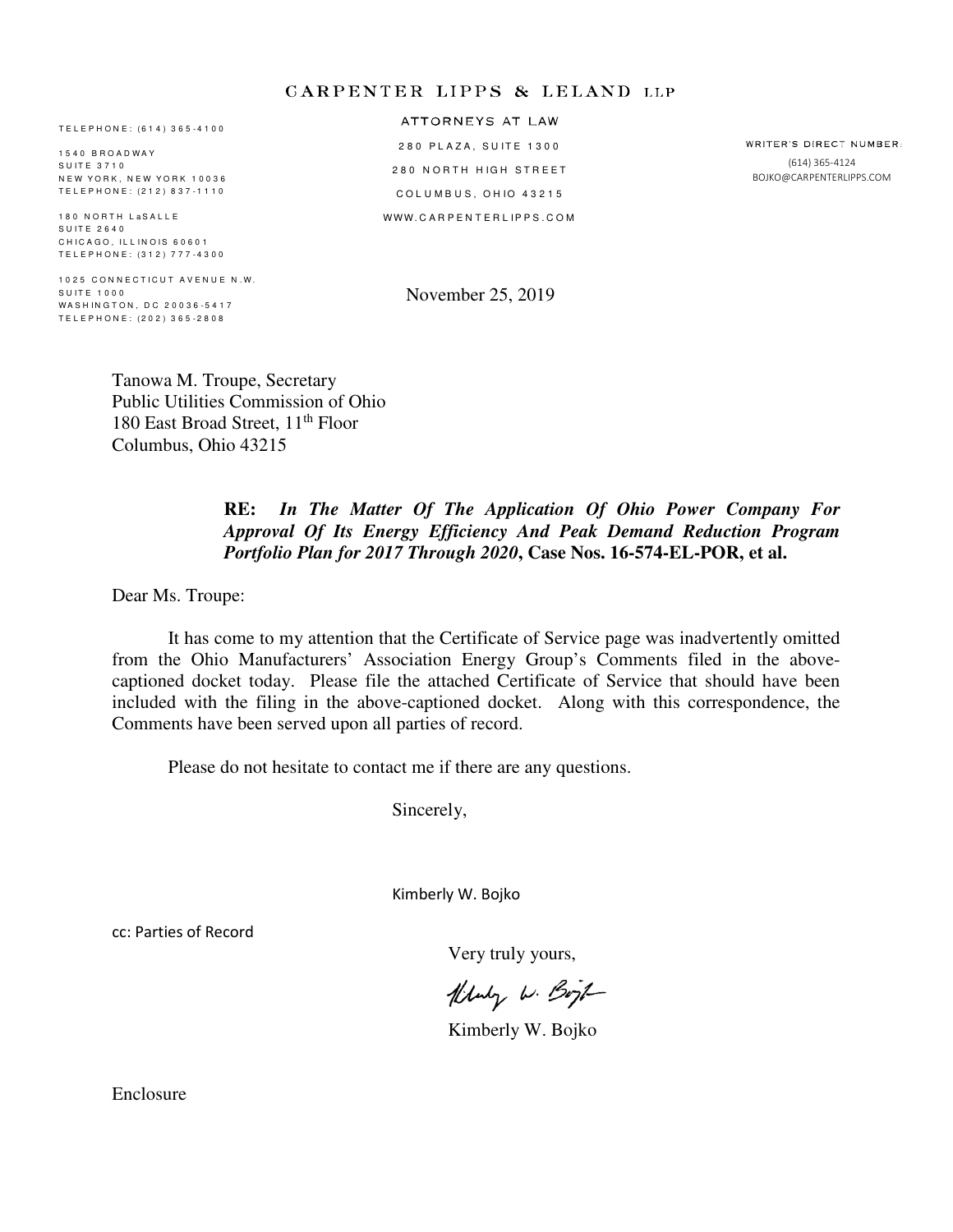### **CERTIFICATE OF SERVICE**

I hereby certify that a true and accurate copy of the foregoing was served upon all parties of record via electronic mail on November 25, 2019.

 /s/ Kimberly W. Bojko Kimberly W. Bojko